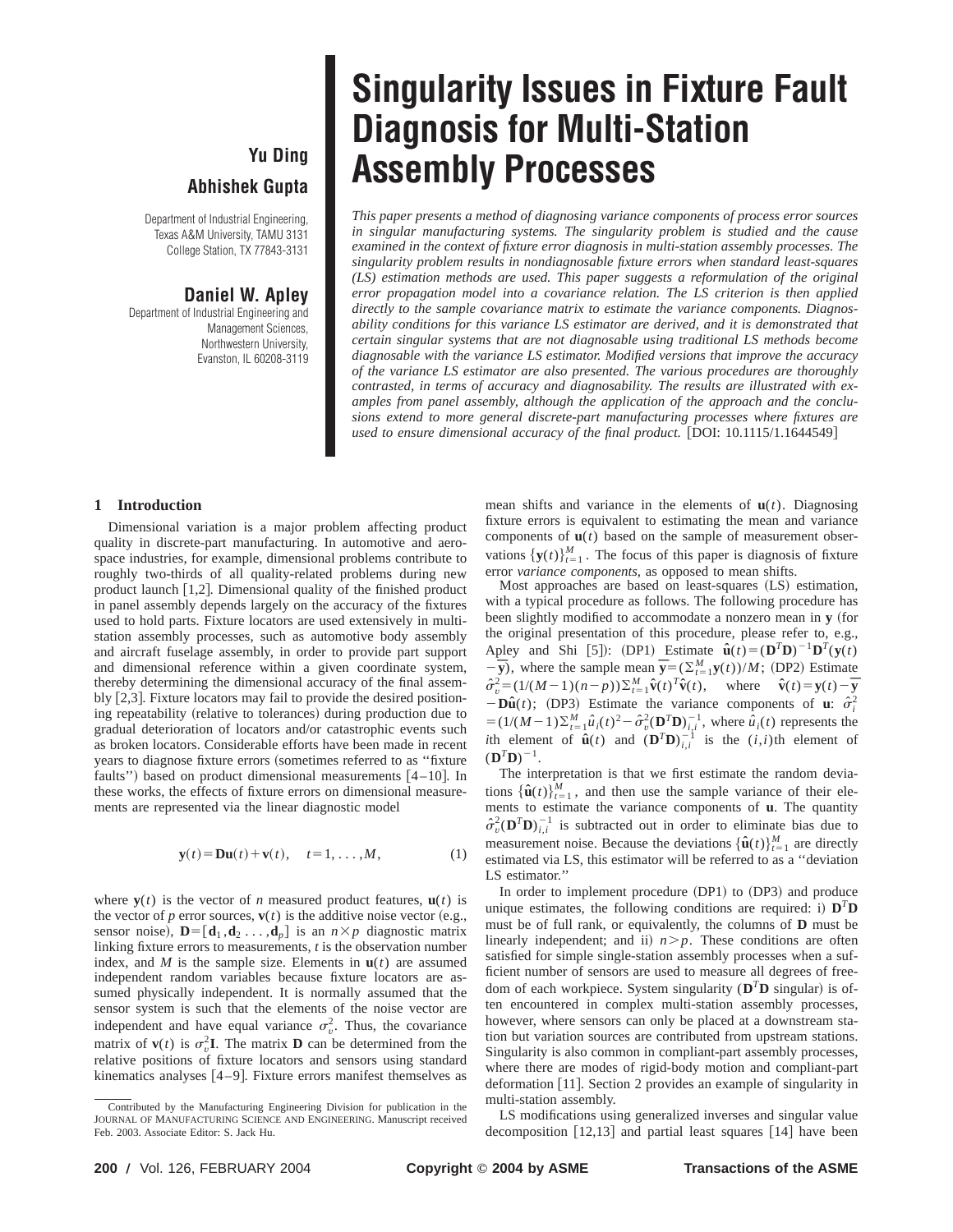developed to accommodate singularity and ill-conditioning in parameter estimation  $[15,16]$ . The basic idea behind these approaches is to transform the columns of **D** into a smaller set of linearly independent basis vectors that span the column space of **D**, and then use LS on the reduced-dimenaionality problem. Although these are appropriate for many parameter estimation problems, they may lead to erroneous conclusions in fixture diagnosis. The reason is that because the columns of **D** and the associated variance components represent actual physical phenomena, any reduction in dimensionality and transformation of the columns of **D** will void its physical meaning. Rong et al. [11] proposed a partial solution to this problem that they termed adjusted least squares. They partitioned  $\mathbf{D} = [\mathbf{D}_1 | \mathbf{D}_2]$ , where  $\mathbf{D}_1$  consists of the columns of **D** that are linearly independent of all other columns. In other words, for any linear combination  $\alpha_1 \mathbf{d}_1 + \alpha_2 \mathbf{d}_2 + \dots$  $+\alpha_p \mathbf{d}_p$  that equals zero, the coefficients associated with the columns of  $D_1$  must be zero. Assuming the set of linearly independent columns is nonempty, their method will provide a unique estimate of the subset of variance components associated with the columns of  $D_1$ . As in standard least squares, the estimates of the other variance components (associated with the columns of  $D_2$ ) are nonunique.

This paper presents an approach that can provide unique estimates of all variance components in situations that satisfy certain diagnosability conditions, even if  $D^T D$  is singular. We demonstrate that the deviation LS estimator ignores important information that can be utilized for this purpose and derive a diagnosability condition for the new estimator that is more relaxed than the diagnosability condition for the deviation LS estimator. The relationships between the various estimators are thoroughly discussed.

The format of the remainder of the paper is as follows. Section 2 reviews the modeling procedure for fixture error propagation and explains the cause of singularity in multi-station models. Section 3 introduces a new variance estimator and two modifications that improve performance. Section 3 also derives the diagnosability condition for the new estimator. Section 4 presents several examples of multi-station assembly processes corresponding to the situations discussed in Section 3. Section 5 concludes the paper.

#### **2 A Variation Model and Singularity in Multi-Station Processes**

Previous work has developed a fixture-error propagation model for general multi-station discrete-part manufacturing systems such as rigid-part assembly processes  $[17–19]$ , compliant-part assembly processes  $[20]$ , and machining processes  $[21,22]$ . In this section, we use a simplified two-station panel assembly process to illustrate the modeling procedure, and explain the cause of system singularity. Details on the modeling procedure can be found in Jin and Shi  $[17]$  and Ding et al.  $[18]$ .

Fixtures in multi-station panel assembly processes generally use an *n*-2-1 layout, consisting of two locating pins and *n* NC blocks to determine the part/subassembly location and orientation. A typical 3-2-1 (i.e.,  $n=3$ ) fixture is shown in Fig. 1. The two locating pins,  $P_{4way}$  and  $P_{2way}$ , constrain the three degrees of freedom of a part in the *X*-*Z* plane, where the 4-way pin restricts part motion in both the *X*- and *Z*-directions, and the 2-way pin restricts part motion in the *Z*-direction. The three NC blocks,  $NC_i$ ,  $i=1, 2, 3$ , constrain the remaining degrees of freedom of the workpiece in the *Y*-direction. When a workpiece is non-rigid, more than three NC blocks may be needed in order to reduce part deformation. For simplicity, this section illustrates with a 2D example in the  $X-Z$  plane (in which the part is rigid). More general modeling examples that result in the same linear model structure of Eq.  $(1)$  can be found in the aforementioned literature  $[17–22]$ .

In a multi-station process, 3-2-1 fixtures are repeatedly used at every station to support parts/subassemblies. To illustrate, we refer to the following example throughout the paper. Figure 2 shows a two-station process, which is a segment of the simplified automotive body assembly process from [10]. Three workpieces are welded together at Station I. The first workpiece consists of two components and is a subassembly from the preceding assembly operation. After the welding operation is finished, the whole assembly is transferred to a dedicated measurement station (Station II) for inspection. This simple two-station segment involves all necessary assembly process operations, including positioning, joining, transferring, and inspection. A full-scale assembly process will simply repeat these operations when fabricating complex products.

In this process, each part or subassembly (consisting of several parts) is restrained by a 3-2-1 fixture. Locators being used are marked  $P_1 - P_6$  in Fig. 2 (note that  $P_1$  and  $P_6$  are used to position the whole subassembly in Station II). NC blocks are not shown since we are considering a 2D assembly process. The deviations of a 4-way locator in two directions or the deviation of a 2-way locator in the *Z*-direction could cause part deviation. They constitute 12 potential fixture errors, numbered 1–9 on Station I and 10–12 on Station II, with arrows indicating their deviation directions.

In such a 2D multi-station process, each part has three degrees of freedom. We use  $\mathbf{x}_{i,k}$  to denote the deviation state of part *i* at station *k*,

$$
\mathbf{x}_{i,k} = [\delta X_{i,k} \quad \delta Z_{i,k} \quad \delta \alpha_{i,k}]^T, \tag{2}
$$

where  $\delta$  is the perturbation operator and  $\alpha$  is the orientation angle. Thus the state of the product, which consists of  $n_p$  ( $n_p=4$  in this process) parts, is represented by

$$
\mathbf{x}_{k} \equiv [\mathbf{x}_{1,k}^{T} \cdots \mathbf{x}_{n_{p},k}^{T}]^{T}, \tag{3}
$$

where  $\mathbf{x}_{i,k} = \mathbf{0}$  if part *i* has not yet appeared at station *k*.



**Fig. 1 Illustration of a 3-2-1 fixture**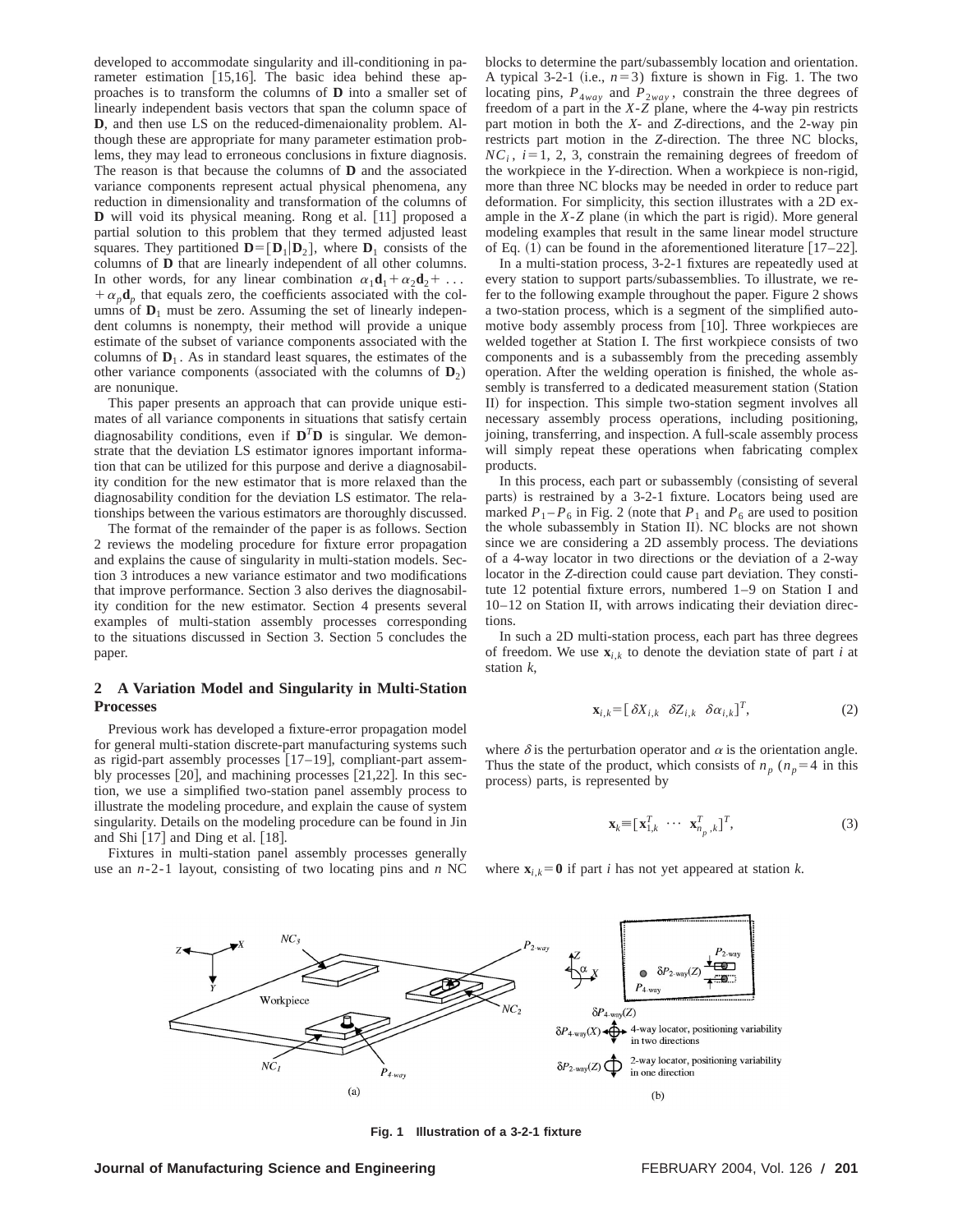

**Fig. 2** A two-station assembly process (units in mm)

Random fixture errors on station  $k$  are represented by  $\mathbf{u}_k$ . Thus, we have  $\mathbf{u}_1 = [\delta p_1 \cdots \delta p_9]^T$ , and  $\mathbf{u}_2 = [\delta p_{10} \delta p_{11} \delta p_{12}]^T$ , where  $\delta p_j$  is the deviation associated with fixture error *j*.

Nine coordinate sensors, denoted by  $m_1$  through  $m_9$  in Fig.  $2(b)$ , are installed in Station II. Each coordinate sensor measures the position of a part feature (e.g. a corner or hole) in two orthogonal directions  $(X \text{ and } Z)$ , so that the total number of measurements is  $n=18$ . We use **y** to represent the positional deviations detected by sensors at product features. In the above process, since sensors are only available at Station II, we have  $y_1 = 0$  and  $\mathbf{y}_2 = [\delta m_1(X) \delta m_1(Z) \cdots \delta m_9(X) \delta m_9(Z)]^T$ , where  $\delta m_j(X \text{ or } Z)$ is the deviation detected at product feature *j* in the  $X$ ( $or Z$ ) direction.

For the two-station assembly process shown in Fig. 2, the statespace representation  $[10]$  of the fixture error propagation model becomes

$$
\mathbf{x}_1 = \mathbf{A}_0 \mathbf{x}_0 + \mathbf{B}_1 \mathbf{u}_1 + \mathbf{w}_1
$$
  
\n
$$
\mathbf{x}_2 = \mathbf{A}_1 \mathbf{x}_1 + \mathbf{B}_2 \mathbf{u}_2 + \mathbf{w}_2
$$
  
\n
$$
\mathbf{y}_2 = \mathbf{C}_2 \mathbf{x}_2 + \mathbf{v}_2
$$
\n(4)

where  $\mathbf{x}_0$  represents the part deviations resulting from the stamping process prior to the assembly process,  $A_1x_1$  represents the transformation of the product dimensional deviation from Station I to Station II,  $\mathbf{B}_k \mathbf{u}_k$  represents the product deviations resulting from process variations at station  $k$  ( $k=1,2$ ),  $\mathbb{C}_2$  characterizes the information regarding sensor locations at Station II, and  $\mathbf{w}_k$  (*k*  $=1,2$ ) represents the higher order terms and other un-modeled process errors. Detailed expressions for the **A**, **B**, and **C** matrices in the above equation can be found in  $[10]$  and will not be repeated here. The numerical expression for  $A_1$ , which is needed in subsequent analyses, is provided in Appendix A1.

In the aforementioned literature  $[17–22]$  on the multi-station error propagation model, the state space representation is commonly adopted to model full-scale assembly and machining processes. Given a general *N*-station system as shown in Fig. 3, the state space variation model takes the form

$$
\mathbf{x}_{k} = \mathbf{A}_{k-1}\mathbf{x}_{k-1} + \mathbf{B}_{k}\mathbf{u}_{k} + \mathbf{w}_{k} \quad \text{and}
$$
  

$$
\mathbf{y}_{k} = \mathbf{C}_{k}\mathbf{x}_{k} + \mathbf{v}_{k}, \quad k = 1, ..., N
$$
 (5)

where the notation corresponds to that in Eq.  $(4)$ . Note that the subscript represents the station index and the observation index *t* is not explicitly included. Matrices  $A_k$ ,  $B_k$ , and  $C_k$  are determined by process design and sensor deployment and  $C_k = 0$  if no sensor is installed at station *k* (e.g.,  $C_1 = 0$  in the above example). The first equation in (5) is called the *state transition equation* and  $A_{k-1}$  is accordingly called the *state transition matrix* because  $A_{k-1}$  links  $\mathbf{x}_k$  to  $\mathbf{x}_{k-1}$ , the states of an assembly over two stations.

In order to express the state space variation model in the same format as Eq.  $(1)$ , we reformulate Eq.  $(5)$  into an input-output linear model by eliminating all intermediate state variables  $\mathbf{x}_k$ . Assume that  $\mathbf{x}_0 = \mathbf{0}$  and sensors are placed at Station *N*. We have

$$
\mathbf{y}_N = \sum_{k=1}^N \mathbf{C}_N \mathbf{\Phi}_{N,k} \mathbf{B}_k \mathbf{u}_k + \sum_{k=1}^N \mathbf{C}_N \mathbf{\Phi}_{N,k} \mathbf{w}_k + \mathbf{v}_N, \tag{6}
$$

where  $\Phi_{N,k} = \mathbf{A}_{N-1} \cdots \mathbf{A}_k$  for  $N > k$  and  $\Phi_{k,k} = \mathbf{I}$ . Further define  $\Gamma$ and  $\Psi$  as

$$
\Gamma = [\mathbf{C}_N \mathbf{\Phi}_{N,1} \mathbf{B}_1 \quad \mathbf{C}_N \mathbf{\Phi}_{N,2} \mathbf{B}_2 \quad \cdots \quad \mathbf{C}_N \mathbf{B}_N] \quad \text{and} \n\mathbf{\Psi} = [\mathbf{C}_N \mathbf{\Phi}_{N,1} \quad \mathbf{C}_N \mathbf{\Phi}_{N,2} \quad \cdots \quad \mathbf{C}_N]. \tag{7}
$$

This input-output relationship is of the same form as Eq.  $(1)$ ,

$$
y=Du+v, \t\t(8)
$$

where  $\mathbf{u}^T \equiv [\mathbf{u}_1^T \cdots \mathbf{u}_N^T \mathbf{w}_1^T \cdots \mathbf{w}_N^T]$ ,  $\mathbf{D} \equiv [\mathbf{\Gamma} \mathbf{\Psi}]$ , and the subscript *N* (a station index) is dropped from **y** and **v** without causing any ambiguity. When the higher order terms and process background noise represented by  $\mathbf{w}_k$  are negligible, i.e.,  $\mathbf{u}^T = [\mathbf{u}_1^T \cdots \mathbf{u}_N^T]$ , Eq.  $(8)$  further simplifies to

$$
y = \Gamma u + v. \tag{9}
$$

In this paper, we focus on the model in Eq.  $(9)$ . The approaches developed for Eq.  $(9)$  can be easily extended to the model in Eq.  $(8)$ , because they share the same model structure.

In our example of the two-station assembly process, the measurement station (Station II) is in a well-controlled environment, and we only consider variation sources associated with locators in Station I (i.e., fixture errors 1–9). Thus,  $\mathbf{u}_2=0$ , and Eq. (4) becomes



**Fig. 3 Diagram of a multi-station discrete-part manufacturing process**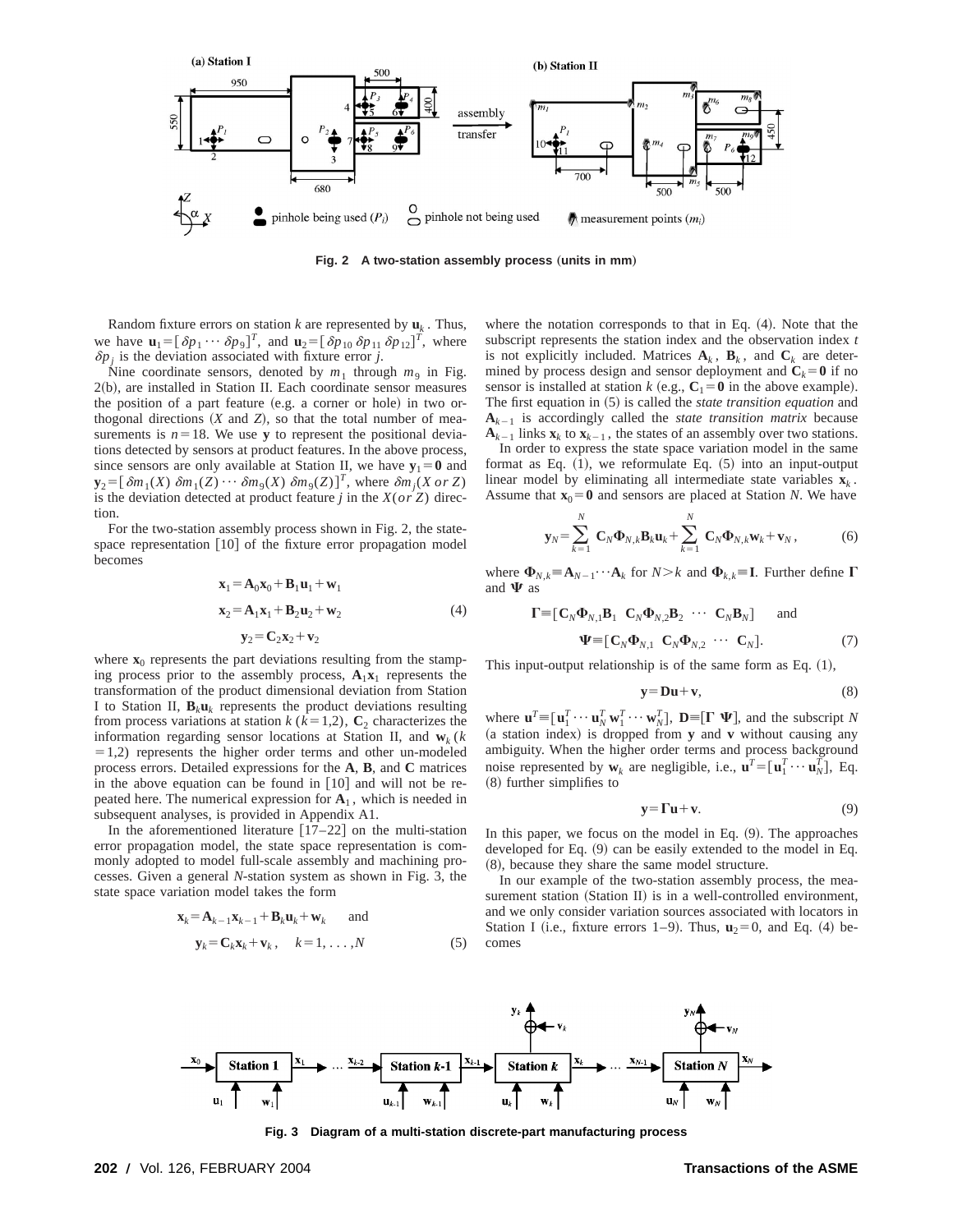

**Fig. 4 Multiple possibilities of fixture errors due to re-orientation**

$$
\mathbf{y}_2 = [\mathbf{C}_2 \mathbf{A}_1 \mathbf{B}_1 \quad \mathbf{C}_2 \mathbf{B}_2] \cdot \begin{bmatrix} \mathbf{u}_1 \\ \mathbf{u}_2 \end{bmatrix} + \mathbf{v}_2 = \mathbf{C}_2 \mathbf{A}_1 \mathbf{B}_1 \mathbf{u}_1 + \mathbf{v}_2, \qquad (10)
$$

where the diagnostic matrix  $\mathbf{D} = \mathbf{\Gamma} = \mathbf{C}_2 \mathbf{A}_1 \mathbf{B}_1$ . The numerical expression for  $\Gamma$  for this two-station assembly process is provided in Appendix A1. It can be verified that the columns of  $\Gamma$  are linearly dependent ( $\Gamma^T \Gamma$  is singular) so that the deviation LS estimator is not applicable.

The singularity problem is quite common in multi-station systems, especially when we include a comprehensive set of fixture errors in the model, and may be unavoidable regardless of how many sensors are used. The simple example in Fig. 4 illustrates the reasons why. Suppose the assembly deviation shown in Fig.  $4(a)$  is observed at measurement Station  $k+1$ . Any of the Station *k* fixture error scenarios illustrated in Figs. 4(b), 4(c), and 4(d) could have resulted in the assembly deviation in Fig.  $4(a)$ . Recall that the assembly deviation observed at measurement Station  $k+1$  is related to the fixture errors incurred at the previous station via the model  $\mathbf{y}_{k+1} = \mathbf{C}_{k+1} \mathbf{A}_k \mathbf{B}_k \mathbf{u}_k = \mathbf{\Gamma}_k \mathbf{u}_k$  if the measurement station is free of fixture errors. The preceding observation that any of the three fixture error scenarios could have resulted in the same observed assembly deviation means that, given  $y_{k+1}$ , there is no unique solution for  $\mathbf{u}_k$ . Mathematically, this means that the columns of  $\Gamma_k$  are linearly dependent, so that  $\Gamma_k^T \Gamma_k$  is singular. Because these conclusions clearly hold regardless of how many sensors we add at the measurement Station  $k+1$ , the only way to avoid a nonsingular system in this case is to add sensors to the assembly Station *k*. If this is not possible, then the deviation LS estimator cannot be applied.

This singularity problem in multi-station assembly processes was also illustrated in the examples presented by Carlson et al. [8]. With the fixture errors that are included in the error propagation models developed in  $[17,18,20-22]$ , the diagnostic matrices  $(\Gamma_k)$  are all less than full rank.

#### **3 Variation Diagnosis**

**3.1 Variance LS Estimator.** Section 2 presented an example for multi-station assembly in which  $A_k$  and  $\Gamma^T\Gamma$  are both singular. Thus, the deviation LS estimator outlined in  $(DP1)$ – (DP3) cannot be applied. This section develops an alternative approach that circumvents this problem. Taking the covariance matrix for both sides of Eq.  $(9)$  gives

$$
\Sigma_{y} = \Gamma \Sigma_{u} \Gamma^{T} + \sigma_{v}^{2} \mathbf{I},\tag{11}
$$

where  $\Sigma_{(+)}$  is the covariance matrix of a random vector. Since fixture errors associated with different fixture locators are assumed physically independent,  $\Sigma_u = \text{diag}\{\sigma_1^2 \sigma_2^2 \cdots \sigma_p^2\}$  is diagonal,

#### **Journal of Manufacturing Science and Engineering FEBRUARY 2004, Vol. 126 / 203**

where  $p$  is the number of fixture errors included in the model. Define  $\sigma^2 \equiv [\sigma_1^2 \cdots \sigma_p^2 \sigma_v^2]^T$  as the vector of variance components to be estimated.

Equation  $(11)$  can be written as

$$
\Sigma_{y} = \sum_{i=1}^{p} (\gamma_{i} \gamma_{i}^{T}) \sigma_{i}^{2} + \sigma_{v}^{2} \mathbf{I}
$$
 (12)

where  $\gamma$  is the *i*th column vector of  $\Gamma$ . In practice, the population covariance  $\Sigma$ <sub>y</sub> is estimated by the sample covariance matrix

$$
\mathbf{S}_{y} = \frac{1}{M-1} \sum_{t=1}^{M} (\mathbf{y}(t) - \overline{\mathbf{y}})(\mathbf{y}(t) - \overline{\mathbf{y}})^{T} = \Sigma_{y} + \mathbf{E},
$$
 (13)

where **E** denotes the estimation error matrix. If we define  $V_i$  $\equiv \gamma_j \gamma_j^T$  for  $i = 1, \ldots, p$ ,  $\mathbf{V}_{p+1} \equiv \mathbf{I}$ , and  $\sigma_{p+1}^2 \equiv \sigma_v^2$ , Eqs. (12) and  $(13)$  become

$$
\mathbf{S}_{y} = \sum_{i=1}^{p+1} \mathbf{V}_{i} \sigma_{i}^{2} + \mathbf{E}.
$$
 (14)

In light of this, one approach for estimating the variance components is to choose  $\hat{\sigma}^2$  (the " $\wedge$ " symbol denotes an estimate) to minimize the sum of the squares of the elements of the error matrix  $S_y - \sum_{i=1}^{p+1} V_i \hat{\sigma}_i^2$ . For square matrices **A** and **B** of compatible dimension, define the matrix inner product  $\langle \mathbf{A}, \mathbf{B} \rangle = \text{tr}(\mathbf{A}^T \mathbf{B})$ and the associated matrix norm  $\|\mathbf{A}\|^2 = \langle \mathbf{A}, \mathbf{A} \rangle$ , which is exactly sum of the squares of the elements of **A**. Using standard results for least squares estimation in inner-product spaces  $[23]$ , the estimates in this case must satisfy the so-called normal equations

$$
\Pi \hat{\sigma}^2 = \mathbf{b},\tag{15}
$$

where the notation is as follows.  $\Pi$  is the Gram matrix, defined so that the *i*th-row, *j*th-column element is  $\langle V_i, V_j \rangle$  for  $1 \le i$ ,  $j \leq p+1$ . The  $(p+1)$ -length column vector **b** is defined so that its *i*th element is  $\langle V_i, S_v \rangle$ . For the particular inner product defined above, it can be verified that

$$
\mathbf{II} = \begin{bmatrix}\n(\gamma_1^T \gamma_1)^2 & \cdots & (\gamma_1^T \gamma_p)^2 & \gamma_1^T \gamma_1 \\
\vdots & & \vdots \\
(\gamma_1^T \gamma_p)^2 & \cdots & (\gamma_p^T \gamma_p)^2 & \gamma_p^T \gamma_p \\
\gamma_1^T \gamma_1 & \cdots & \gamma_p^T \gamma_p & n\n\end{bmatrix} \quad \text{and} \quad b = \begin{bmatrix}\n\gamma_1^T \mathbf{S}_y \gamma_1 \\
\vdots \\
\gamma_p^T \mathbf{S}_y \gamma_p \\
\vdots \\
\gamma_p^T \mathbf{S}_y \gamma_p \\
\text{tr}(\mathbf{S}_y)\n\end{bmatrix}.
$$
\n(16)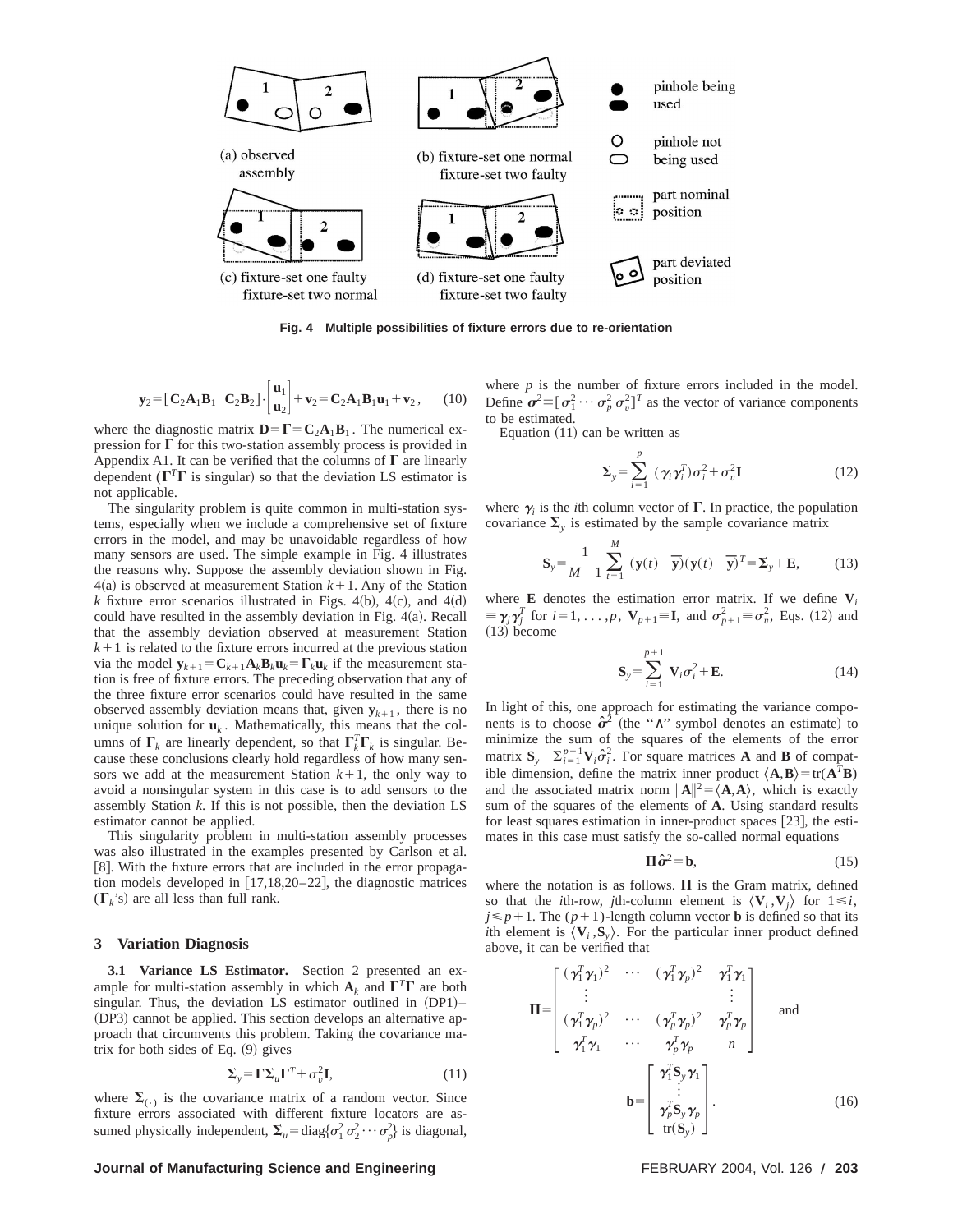

**Fig. 5 A three-panel two-station assembly process**

When  $\Pi$  is nonsingular, or equivalently when the matrices  $\gamma_1 \gamma_1^T, \ldots, \gamma_p \gamma_p^T$ , and **I** are linearly independent,  $\hat{\sigma}^2 = \Pi^{-1} \mathbf{b}$  is a unique solution to Eq.  $(15)$ . We refer to this approach as the "variance LS estimator.''

**3.2 Diagnosability of Deviation LS Estimator and Variance LS Estimator.** The diagnosability condition required for a variance LS estimator is different from that required for a deviation LS estimator. For the variance LS estimator, the matrix  $\Pi$ must be of full rank in order for Eq.  $(15)$  to yield a unique solution. For the deviation LS estimator, the matrix  $\Gamma^T\Gamma$  must be of full rank and also  $n > p$  in order to yield a unique solution. To more clearly illustrate the difference, consider the simplified example shown in Fig. 5, in which each part has only one degree of freedom and can only translate (no rotation) in the *Z*-direction.

Three locators are used to position the three panels at Station I, and their instantaneous position errors are denoted as  $\mathbf{u}_1$  $=[\delta p_1 \delta p_2 \delta p_3]^T$ . After the joining operation are finished, the three parts become one subassembly and it is transferred to Station II for measurement. The state vectors are **x***<sup>k</sup>*  $=[\delta Z_{1,k} \delta Z_{2,k} \delta Z_{3,k}]^{T}$  (*k* = 1,2) and the measurement vectors are  $\mathbf{y}_1 = \mathbf{0}$  and  $\mathbf{y}_2 = [\delta m_1(Z) \delta m_2(Z) \delta m_3(Z)]^T$ . At Station II, the locating hole on part 2 is used to position the whole assembly. The locator on Station II is assumed to be free of positioning errors  $(i.e., **u**<sub>2</sub>=0).$ 

When this three-panel assembly is transferred to Station II, it undergoes a translation by the amount  $-\delta Z_{2,1}$ , which can be represented as

$$
\mathbf{x}_2 = \mathbf{x}_1 + \begin{bmatrix} 0 & -1 & 0 \\ 0 & -1 & 0 \\ 0 & -1 & 0 \end{bmatrix} \mathbf{x}_1 = \begin{bmatrix} 1 & -1 & 0 \\ 0 & 0 & 0 \\ 0 & -1 & 1 \end{bmatrix} \mathbf{x}_1 = \mathbf{A} \mathbf{x}_1. \quad (17)
$$

Because  $y_2 = x_2 + v$  at Station II, the state space model becomes  $\mathbf{x}_1 = \mathbf{u}_1$ ,  $\mathbf{x}_2 = \mathbf{A}_1 \mathbf{x}_1$  and  $\mathbf{y}_2 = \mathbf{x}_2 + \mathbf{v}$ . The linear diagnostic model for this two-station process becomes

$$
\mathbf{y}_2 = \mathbf{A}_1 \mathbf{u}_1 + \mathbf{v}.\tag{18}
$$

Relating this to the model in Eq. (1), we have  $\mathbf{D} = \mathbf{\Gamma} = \mathbf{A}_1$ , where **A**<sup>1</sup> shown above is clearly singular. However,

$$
\mathbf{\Pi} = \begin{bmatrix} 1 & 1 & 0 & 1 \\ 1 & 4 & 1 & 2 \\ 0 & 1 & 1 & 1 \\ 1 & 2 & 1 & 3 \end{bmatrix}
$$
 (19)

is of full rank. Consequently, the variance vector  $\sigma^2$  can be diagnosed using the variance LS estimator in Eq.  $(15)$ , but not using the deviation LS estimator.

An explanation for diagnosability of variance vector  $\sigma^2$  using the variance LS estimator is apparent from the covariance matrix

$$
\Sigma_{y} = \begin{bmatrix} \sigma_1^2 + \sigma_2^2 + \sigma_v^2 & 0 & \sigma_2^2 \\ 0 & \sigma_v^2 & 0 \\ \sigma_2^2 & 0 & \sigma_3^2 + \sigma_2^2 + \sigma_v^2 \end{bmatrix}
$$
 (20)

for this single degree of freedom assembly. The diagonal elements in  $\Sigma$ <sub>y</sub> only provide information regarding the summation of the fixture error variance components  $\sigma_1^2 + \sigma_2^2$  and  $\sigma_3^2 + \sigma_2^2$ , as well as the noise variance  $\sigma_v^2$ . The non-zero off-diagonal element, which is the covariance between  $\delta m_1(z)$  and  $\delta m_3(z)$ , provides extra information. In Station II,  $\delta m_1(z) = \delta p_1 - \delta p_2$  and  $\delta m_3(z) = \delta p_3$  $-\delta p_2$ , so that cov( $\delta m_1(z)$ ,  $\delta m_3(z)$ ) = var( $\delta p_2$ ) =  $\sigma_2^2$  (recall that  $\delta p_1$  and  $\delta p_3$  are assumed independent). This extra piece of information is utilized by the variance LS estimator so that variance components are diagnosable. The discussion so far did not include the fixture error  $\mathbf{u}_2$  in Station II. A straightforward extension that includes  $\mathbf{u}_2$  would result in the same conclusion.

Another way of viewing the difference between these two estimators is the following: a variance LS estimator first calculates covariance matrices of **u** and **y**, and then applies the LS criterion on the sample covariance matrices, whereas a deviation LS estimator first calculates the LS estimates for the individual error vectors  $\{\hat{\mathbf{u}}(t)\}_{t=1}^M$ , and then calculated the variances of **u** from  ${\hat{\bf u}}(t)_{t=1}^M$ . Because estimating  ${\hat{\bf u}}(t)_{t=1}^M$  requires more information than simply estimating its covariance matrix, it is not surprising that the deviation LS estimator requires a stronger diagnosability condition than the variance LS estimator. This is stated in the following theorem, the proof of which is included in Appendix A2.

**Theorem 1**. If  $\Gamma^T \Gamma$  is of full rank and  $n > p$ , then  $\Pi$  is of full rank.

The significance of Theorem 1 is that a unique variance LS estimator exists whenever a unique deviation LS exists. The converse, however, is not necessarily true. As illustrated in the preceding example, there are situations where the variance LS estimator is unique but the deviation LS estimator is not.

**3.3 Effect of System Structure Modeled by**  $\Gamma$  **on Variance Estimation.** The performance of the deviation LS estimator will deteriorate for "ill-conditioned" systems, even if  $\Gamma^T\Gamma$  is not exactly singular. The most common criteria [24] used to quantify how ill-conditioned a system is include  $tr((\Gamma^T \Gamma)^{-1})$ , cond $(\Gamma^T \Gamma)$ , and  $det((\Gamma^T \Gamma)^{-1})$ , where cond(·) and  $det(\cdot)$  are the condition number and the determinant of a matrix, respectively. These three measures are related to each other through the eigenvalues of  $\Gamma^T \Gamma$ , which we denote  $\{\lambda_i\}_{i=1}^p$ . The relationship is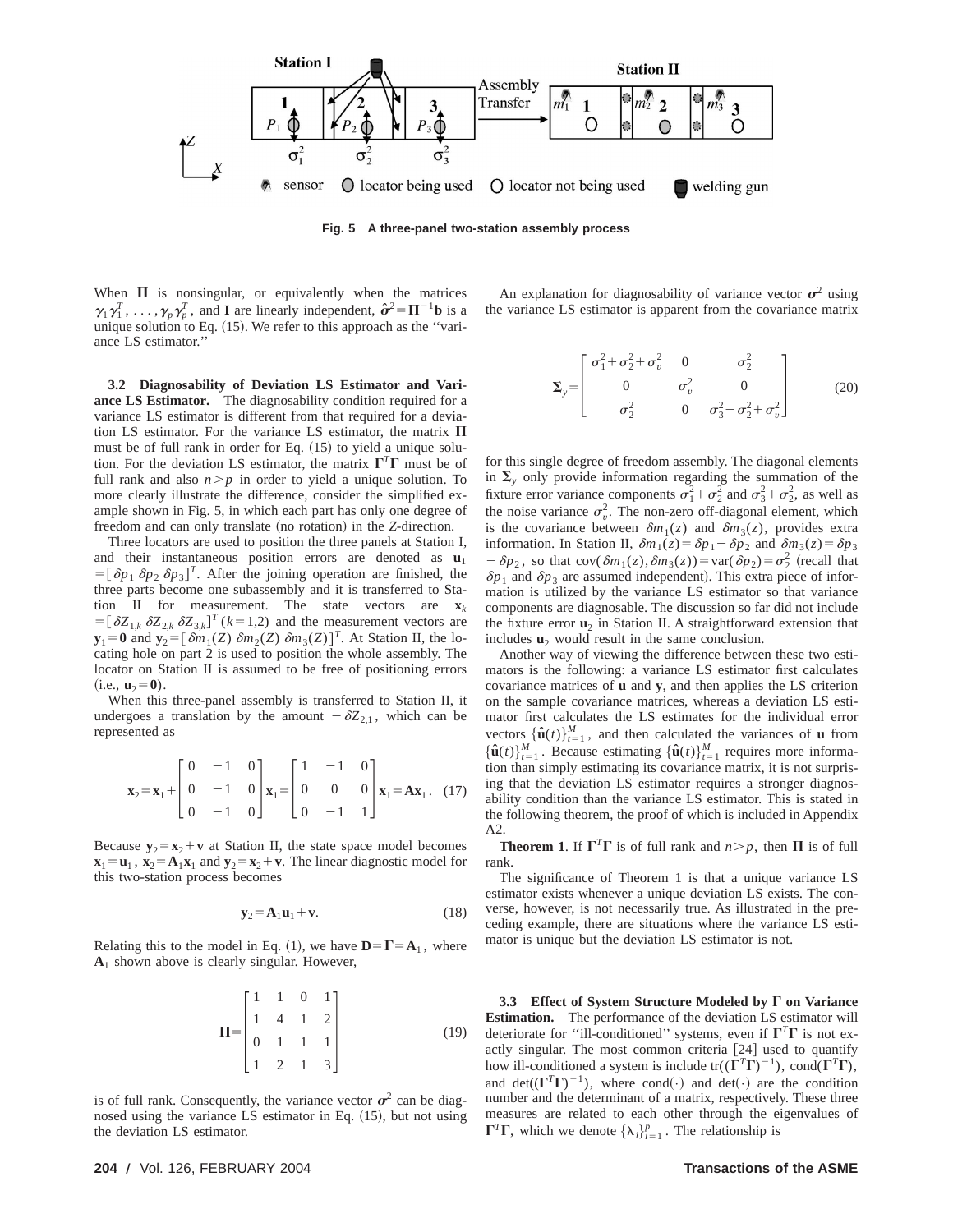

**Fig. 6** MSE vs tr $((\Gamma^T \Gamma)^{-1})$ 

$$
tr((\Gamma^T \Gamma)^{-1}) = \sum_{i=1}^p \frac{1}{\lambda_i},
$$
  

$$
det((\Gamma^T \Gamma)^{-1}) = \prod_{i=1}^p \frac{1}{\lambda_i}, \text{ and}
$$
  

$$
cond(\Gamma^T \Gamma) = \frac{\lambda_{\text{max}}}{\lambda_{\text{min}}}.
$$
 (21)

The larger these measures are, the more ill-conditioned the system is. Since  $\Gamma^T\Gamma$  is non-negative definite, all eigenvalues must be non-negative. The system is singular when these measures are infinite, or equivalently, when one or more eigenvalues are exactly zero. Throughout the remainder of the paper, we use  $tr((\Gamma^T \Gamma)^{-1})$ as the measure of how ill-conditioned a system is.

The following simulations were used to investigate the extent to which both estimators are affected as the system changes from being well-conditioned to being ill-conditioned. The following parameters were used:  $n=6$ ,  $p=3$ ,  $M=50$ ,  $\sigma_v^2 = 0.25$ ,  $\{\sigma_j^2\}_{j=1}^3$  $=[1,4,9]$ , and

$$
\Gamma^{T} = \begin{bmatrix} 1 & 1 & 0 & 0 & 0 & 0 \\ -1 & -1 & a & a & -1 & -1 \\ 0 & 0 & 0 & 0 & 1 & 1 \end{bmatrix}, \quad (22)
$$

where *a* was varied from 1 to 0.1 so that the value of tr( $(\Gamma^T \Gamma)^{-1}$ ) changes accordingly. For each *a*, a Monte Carlo simulation with  $K=5,000$  replicates was conducted for each estimator. The performance measure is the mean square error (MSE) of the estimates

$$
\text{MSE} = \frac{1}{p+1} \sum_{j=1}^{p+1} \left\{ \frac{1}{K} \sum_{k=1}^{K} \left( \hat{\sigma}_{j,k}^{2} - \sigma_{j}^{2} \right)^{2} \right\},\tag{23}
$$

where  $\hat{\sigma}^2_{j,k}$  is the estimate of  $\sigma^2_j$  for the *k*th replicate.

Figure 6 shows the MSEs of two estimators vs. the values of  $tr((\Gamma^T \Gamma)^{-1})$  as *a* is varied. From this, the following observations can be made: (a) The performance of the deviation LS estimator deteriorates rapidly (the MSE increases) as  $tr((\Gamma^T \Gamma)^{-1})$  increases. In contrast, the MSE of the variance LS estimator is largely independent of tr( $(\Gamma^T \Gamma)^{-1}$ ). Clearly, the variance LS estimator is less sensitive to linear dependencies in system structure. (b) Although the variance LS estimator performs better for ill-conditioned systems, the deviation LS estimator has a smaller MSE value when  $tr((\Gamma^T \Gamma)^{-1})$  is small (e.g., less than 10). We may conclude that the deviation LS estimator can outperform a variance LS estimator for a well-conditioned system. For an ill-conditioned system, however, the variance LS estimator will perform substantially better. In the following subsection, we present a modified version of the variance LS estimator that performs uniformly better than the deviation LS estimator.

Although the performances of these two estimators will generally differ, the estimators are actually equivalent in the special case that all columns of  $\Gamma$  are orthogonal, i.e., when  $\gamma_i^T \gamma_j = 0$ ,  $\forall i \neq j$ . This obviously requires that  $\Gamma^T \Gamma$  is of full rank. This is stated as Theorem 2, the proof of which is included in Appendix  $A<sup>3</sup>$ 

**Theorem 2.** If  $n > p$ , and  $\gamma_i^T \gamma_j = 0$ ,  $\forall i \neq j$ , the variance LS estimator in Eq.  $(15)$  is the same as the deviation LS estimator described in  $(DP1)–(DP3)$ .

**3.4 Modified Procedures to Enhance the Performance of the Variance LS Estimator.** One observation in the previous section was that the variance LS estimator may perform worse than the deviation LS estimator for a well-conditioned system. This motivates the following algorithm for improving the performance of the variance LS estimator. A more general version of the algorithm was originally proposed by Anderson  $[25]$  as an approximate maximum likelihood method. For the present case, the expressions required in Step 2 of the algorithm simplify considerably to those shown below. The algorithm iterates over the following two steps until convergence.

#### **Modified Procedure 1 (MP1)**

1) Based on the estimate  $\hat{\sigma}^2$  at the previous iteration, calculate the following estimate of the covariance matrix [see Eq.  $(12)$ ]

$$
\hat{\Sigma}_y = \sum_{i=1}^p (\gamma_i \gamma_i^T) \hat{\sigma}_i^2 + \hat{\sigma}_v^2 \mathbf{I}
$$

2) Solve the equation  $\Pi^* \hat{\sigma}^2 = \mathbf{b}^*$  for the new estimate  $\hat{\sigma}^2$  at the current iteration, where

$$
\mathbf{\Pi}^* = \begin{bmatrix}\n(\boldsymbol{\gamma}_1^T \hat{\boldsymbol{\Sigma}}_y^{-1} \boldsymbol{\gamma}_1)^2 & \cdots & (\boldsymbol{\gamma}_1^T \hat{\boldsymbol{\Sigma}}_y^{-1} \boldsymbol{\gamma}_p)^2 & \boldsymbol{\gamma}_1^T \hat{\boldsymbol{\Sigma}}_y^{-2} \boldsymbol{\gamma}_1 \\
\vdots & & \vdots \\
(\boldsymbol{\gamma}_1^T \hat{\boldsymbol{\Sigma}}_y^{-1} \boldsymbol{\gamma}_p)^2 & \cdots & (\boldsymbol{\gamma}_p^T \hat{\boldsymbol{\Sigma}}_y^{-1} \boldsymbol{\gamma}_p)^2 & \boldsymbol{\gamma}_p^T \hat{\boldsymbol{\Sigma}}_y^{-2} \boldsymbol{\gamma}_p \\
\boldsymbol{\gamma}_1^T \hat{\boldsymbol{\Sigma}}_y^{-2} \boldsymbol{\gamma}_1 & \cdots & \boldsymbol{\gamma}_p^T \hat{\boldsymbol{\Sigma}}_y^{-2} \boldsymbol{\gamma}_p & \text{tr}(\hat{\boldsymbol{\Sigma}}_y^{-2})\n\end{bmatrix} \text{ and } \mathbf{b}^* = \begin{bmatrix}\n\boldsymbol{\gamma}_1^T \hat{\boldsymbol{\Sigma}}_y^{-1} \mathbf{S}_y \hat{\boldsymbol{\Sigma}}_y^{-1} \boldsymbol{\gamma}_1 \\
\vdots \\
\boldsymbol{\gamma}_p^T \hat{\boldsymbol{\Sigma}}_y^{-1} \mathbf{S}_y \hat{\boldsymbol{\Sigma}}_y^{-1} \boldsymbol{\gamma}_1 \\
\vdots \\
\boldsymbol{\gamma}_p^T \hat{\boldsymbol{\Sigma}}_y^{-1} \mathbf{S}_y \hat{\boldsymbol{\Sigma}}_y^{-1} \boldsymbol{\gamma}_p \\
\vdots \\
\boldsymbol{\gamma}_p^T \hat{\boldsymbol{\Sigma}}_y^{-1} \mathbf{S}_y \hat{\boldsymbol{\Sigma}}_y^{-1} \boldsymbol{\gamma}_p \\
\text{tr}(\hat{\boldsymbol{\Sigma}}_y^{-2} \mathbf{S}_y)\n\end{bmatrix}.
$$

At the initial iteration, we can use the estimate  $\hat{\sigma}^2$  from the variance LS algorithm of Eq.  $(15)$ . Convergence usually occurs after only one or two iterations. In all of the subsequent simulations, only a single iteration was used.

The MP1 algorithm bears a strong resemblance to the variance LS algorithm of Eq.  $(15)$ . Suppose we transform Eq.  $(14)$  by preand post-multiplying both sides by  $\hat{\Sigma}_y^{-1/2}$ , which gives

$$
\hat{\mathbf{\Sigma}}_{y}^{-1/2} \mathbf{S}_{y} \hat{\mathbf{\Sigma}}_{y}^{-1/2} = \sum_{i=1}^{p+1} \hat{\mathbf{\Sigma}}_{y}^{-1/2} \mathbf{V}_{i} \hat{\mathbf{\Sigma}}_{y}^{-1/2} \sigma_{i}^{2} + \hat{\mathbf{\Sigma}}_{y}^{-1/2} \mathbf{E} \hat{\mathbf{\Sigma}}_{y}^{-1/2}.
$$

It is straightforward to verify that  $\Pi^*$  is the Gram matrix of inner products for the transformed matrices  $\{\hat{\Sigma}_y^{-1/2} \mathbf{V}_i \hat{\Sigma}_y^{-1/2} : i\hat{\Sigma}_y^{-1/2} \}$  $y = 1,2, \ldots, p+1$  and that the elements of **b**\* are the inner products  $\langle \hat{\Sigma}_y^{-1/2} \mathbf{S}_y \hat{\Sigma}_y^{-1/2}, \hat{\Sigma}_y^{-1/2} \mathbf{V}_i \hat{\Sigma}_y^{-1/2} \rangle$  for the transformed matrices.

#### **Journal of Manufacturing Science and Engineering FEBRUARY 2004, Vol. 126 / 205**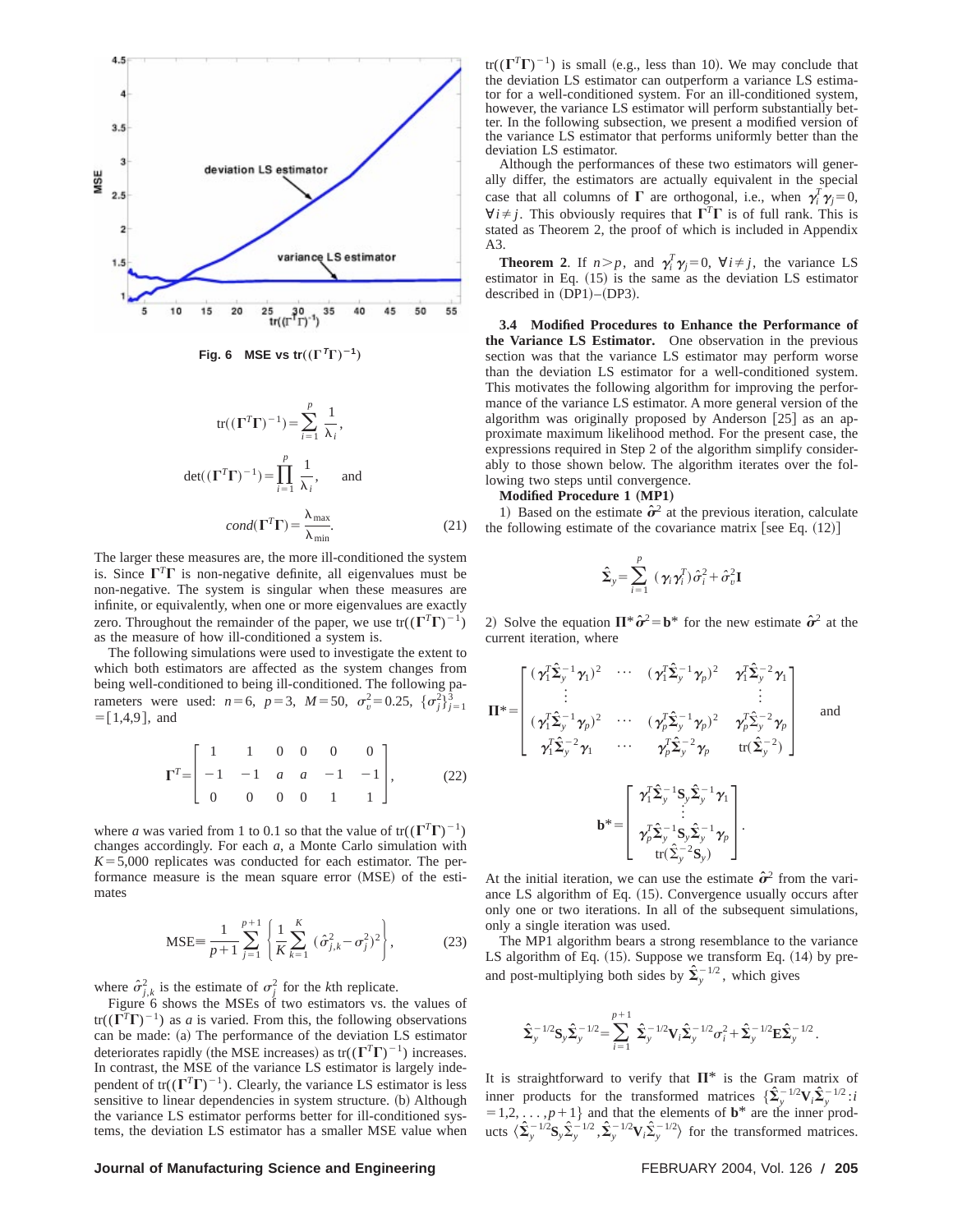

**Fig. 7 The performance comparison of variance estimators**

At each iteration, the MP1 algorithm is therefore the least squares solution that minimizes the norm of the transformed error matrix  $\sum_{y}^{6} \sum_{y}^{-1/2} S_{y} \hat{\Sigma}_{y}^{-1/2} - \sum_{i=1}^{p+1} \hat{\Sigma}_{y}^{-1/2} \mathbf{V}_{i} \hat{\Sigma}_{y}^{-1/2} \hat{\sigma}_{i}^{2}$ . The transformation by  $\hat{\Sigma}_{y}^{-1/2}$  can be viewed as weighted least squares [26], since the elements of  $\hat{\Sigma}_{y}^{-1/2} \mathbf{E} \hat{\Sigma}_{y}^{-1/2}$  are uncorrelated with equal variance. Note that the elements of the untransformed error matrix **E** are neither uncorrelated nor have equal variance.

The MP1 algorithm can substantially improve the performance over the variance LS estimator, especially for a well-conditioned system. In fact, Anderson  $[25]$  has shown that the MP1 estimator is asymptotically efficient. The improvement is illustrated via simulation using the same  $\Gamma$  as in Section 3.3 (except that we now use a larger sample size of  $M=100$ ). The simulation results are shown in Fig.  $7(a)$ , which shows that the MP1 estimator has uniformly smaller MSE values than the other estimators.

If  $\hat{\Sigma}_y$  is positive definite at each step of the iteration,  $\Pi^*$  will be full rank if and only if  $\Pi$  is full rank. Thus, the conditions required for the MP1 algorithm to produce a unique estimate are identical to the conditions required by the variance LS algorithm, provided that  $\hat{\Sigma}_y$  remains positive definite at each iteration. This is not guaranteed, however, because elements of  $\hat{\sigma}^2$  may take on negative values. This is more likely to occur when the sample size is relatively small and the true variance components are close to zero. The negativity of estimates is a problem in almost all of the variance estimation algorithms (the deviation LS estimator cannot avoid negative estimates, either). The most popular approach to enforce non-negativity is to replace the negative elements in  $\hat{\sigma}^2$ with zeros. As long as  $\sigma_v^2 > 0$ ,  $\hat{\Sigma}_y$  is then guaranteed to be positive definite. If  $\sigma_v^2$  becomes negative and is replaced by 0, the pseudoinverse of  $\hat{\Sigma}_y$  can be used in step 2.

Rao and Kleffe developed a different variance estimation approach  $[[27]$ , Eq. 9.1.8 that avoids negative estimates. Their iterative algorithm will give positive variance component estimates, provided that the initial estimates are positive. This procedure is less intuitive and its development is rather mathematically involved. Consequently, we simply present the final form of the algorithm for practical use. Note that the form of the algorithm in Rao and Kleffe's Eq. 9.1.8 is much more complex than the algorithm below. The reason is that for the particular model in Eq.  $(1)$ , the expressions simplify considerably to those shown below.

**Modified Procedure 2 (MP2)** 

(M1) Select an initial  $\hat{\sigma}_0^2 = [\hat{\sigma}_{1,0}^2 \cdots \hat{\sigma}_{p,0}^2 \hat{\sigma}_{v,0}^2]^T$  with all positive values.

(M2) Calculate  $\hat{\Sigma}_{y,0} = \Gamma \cdot \hat{\Sigma}_{u,0} \cdot \Gamma^T + \hat{\sigma}_{v,0}^2 \cdot \mathbf{I}$ , where  $\hat{\Sigma}_{u,0} = \text{diag}\{\hat{\sigma}_{1,0}^2 \cdots \hat{\sigma}_{p,0}^2\}$ .

 $(M3)$  Solve the following set of linear equations for  $j=0$  and 1.

$$
\hat{\sigma}_{i,j+1}^2 = \hat{\sigma}_{i,j}^2 \cdot (\text{tr}(\hat{\mathbf{\Sigma}}_{y,j}^{-1} \cdot \gamma_i \gamma_i^T))^{-1} \cdot \text{tr}(\hat{\mathbf{\Sigma}}_{y,j}^{-1} \cdot \gamma_i \gamma_i^T \cdot \hat{\mathbf{\Sigma}}_{y,j}^{-1} \cdot \mathbf{S}_y),
$$
\n
$$
i = 1, \dots, p, \quad \text{and}
$$
\n
$$
\hat{\sigma}_{v,j+1}^2 = \hat{\sigma}_{v,j}^2 \cdot (\text{tr}(\hat{\mathbf{\Sigma}}_{y,j}^{-1}))^{-1} \cdot \text{tr}(\hat{\mathbf{\Sigma}}_{y,j}^{-1} \cdot \hat{\mathbf{\Sigma}}_{y,j}^{-1} \cdot \mathbf{S}_y).
$$
\n(24)

The  $\{\hat{\sigma}_{i,j}^2\}_{i=1}^p$  and  $\hat{\sigma}_{v,j}^2$  in MP2 will remain positive as long as the initial values of  $\hat{\sigma}_0^2$  are chosen positive. The usual choice is to let  $\hat{\sigma}_{i,0}^2 = \hat{\sigma}_{v,0}^2 = 1$ , for  $i = 1, \dots, p$ . The solution  $[\hat{\sigma}_{1,2}^2 \cdots \hat{\sigma}_{p,2}^2 \hat{\sigma}_{v,2}^2]^T$  is the final estimate. The results for the MP2 estimator in the situation described in the preceding simulation were also included in Fig. 7. For the relatively small sample size of  $M=25$ , the MP2 estimator outperforms the other estimators. For the more typical sample size of  $M=100$ , however, the MP1 estimator performs better than the MP2 estimator. The reason is that the MP2 estimator forces a bias in order to make  $\hat{\sigma}^2$  positive, and this bias does not disappear as sample size increases. In contrast, the MP1 estimator is unbiased and consistent, meaning that its variance approaches zero as sample size increases. Consequently, the MP2 estimator is only recommended if sample size is very small.

#### **4 Examples**

In this section, the estimators are applied to fixture error diagnosis in various automotive body assembly problems. Monte Carlo simulations with 5,000 replicates were conducted in a MAT-LAB environment, and fixture errors were assumed to follow a normal distribution in all cases. For detailed descriptions of the processes, the reader is referred to the various references cited below. For convenience, the diagnostic matrix  $\Gamma$  is provided below for each situation.

#### **4.1 Assembly System With an Orthogonal Diagnostic**

**Matrix.** The automotive assembly process was described in considerable detail in Apley and Shi [5]. In Section 5 of their paper, they apply the deviation LS estimator to diagnosing errors in fixtures that locate the side frames of a car body. They assumed the linear structured model of Eq.  $(9)$  to represent the effects of fixture errors on dimensional measurements. There were 14 measurements ( $n=14$ ) and two potential fixture errors ( $p=2$ ). The matrix  $\Gamma$  (which is the C matrix in their paper) was through kinematics analysis determined to be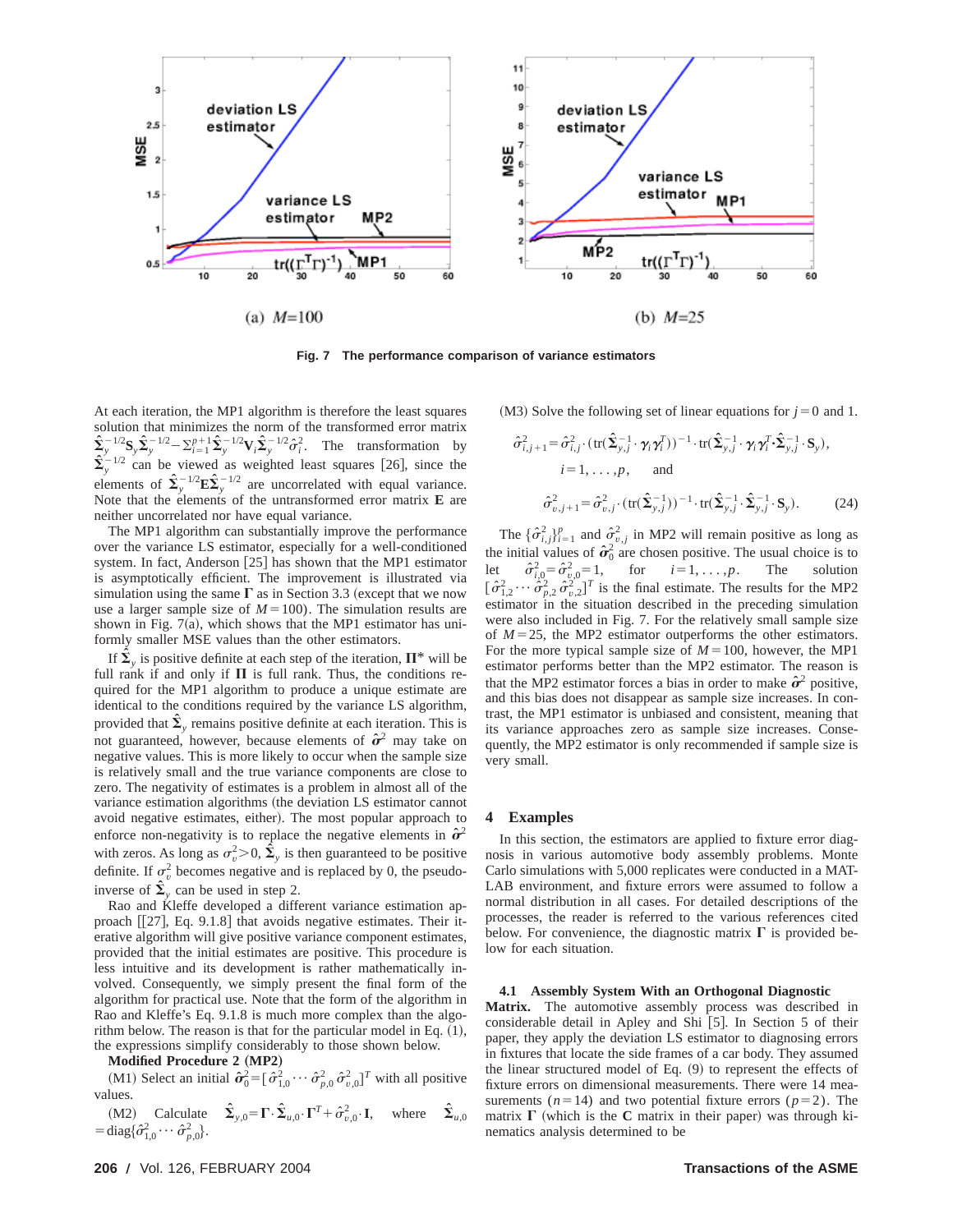|  |  |  |  |  |  |  |  | (25) |  |
|--|--|--|--|--|--|--|--|------|--|

This  $\Gamma$  matrix is of full column rank and  $n > p$ , suggesting that the variance LS estimator and the deviation LS estimator can both be applied. We also have tr( $(\Gamma^T \Gamma)^{-1}$ )=1.99, indicating that the system is well-conditioned.

For this side-frame assembly system, both deviation LS estimator and variance LS estimator are used to estimate the variance components associated with fixture errors. Five different sample sizes were used  $(M = 5,10,25,50,100)$  in the simulation. From the MSE values shown in Fig. 8, it can be seen that the two estimators have almost identical performance in this example. The reason is that the two columns of  $\Gamma$  are almost orthogonal ( $\gamma_1^T \gamma_2 = 0.018$ ,  $\gamma_1^T \gamma_1 = 1.0025$ , and  $\gamma_2^T \gamma_2 = 0.9999$ ). This agrees with Theorem 2, which states that the two estimators are equivalent with the columns of  $\Gamma$  are orthogonal.

**4.2 Assembly System With a Non-Orthogonal Diagnostic Matrix.** Many engineering systems do not result in an orthogonal  $\Gamma$ matrix, in which case the performance of the deviation LS and variance LS estimators will differ. For example, the  $\Gamma$  matrix used in Section 4 of Apley and Shi $[5]$  is

|  | $\Gamma^T = \begin{bmatrix} .093 & 0 & -.093 & .093 & 0 & .647 & -.370 & 0 & .647 \\ .577 & 0 & 0 & .577 & 0 & 0 & .577 & 0 & 0 \\ -.120 & 0 & .843 & -.120 & 0 & -.120 & .482 & 0 & -.120 \end{bmatrix},$ |  |  |  | (26) |
|--|------------------------------------------------------------------------------------------------------------------------------------------------------------------------------------------------------------|--|--|--|------|
|  |                                                                                                                                                                                                            |  |  |  |      |
|  |                                                                                                                                                                                                            |  |  |  |      |

the columns of which are not orthogonal. In this case,  $n=9$ ,  $p$ =3, and tr( $(\Gamma^T \Gamma)^{-1}$ )=3.5, implying the system is relatively well-conditioned.

Monte Carlo simulations were again conducted, but this time with a sample size of  $M=15$ . A comparison of the deviation LS estimator, the variance LS estimator, and the MP2 estimator (due to the small sample size) is shown in Table 1. The quantity  $(\sum_{i=1}^{p+1} \text{var}(\hat{\sigma}_i^2))/(p+1)$  in the third row represents the average sample variance of the estimators for comparison with the MSE. We found that the estimator from MP2 demonstrates slightly more bias than the other two, but has smaller dispersion. Based on the MSE criterion, the MP2 estimator performed the best, followed by the deviation LS estimator.

**4.3 Assembly System With a Singular Diagnostic Matrix** We next apply the variance estimators to the two-station example introduced in Section 2.2. The  $\Gamma$  matrix for this model is given in Appendix A1. Because the system is singular with  $tr((\Gamma^T \Gamma)^{-1})$  $=\infty$ , the deviation LS estimator cannot be used here. It can be verified that  $\Pi$  is full rank, so that the variance LS estimator and its modified versions are applicable.

As discussed in Section 2, we only consider fixture errors associated with Station I. Hence  $p=9$  and  $n=18$ . Simulations were carried out using a sample size of  $M=100$ . The variance LS estimator of Eq.  $(15)$  and the MP1 and MP2 estimators were compared in this example, and the results are shown in Table 2. In this example, the variance LS estimator and MP1 estimator perform comparably, although the latter has slightly smaller MSE and dispersion. This is consistent with the results shown in Fig.  $7(a)$  as tr( $(\Gamma^T \Gamma)^{-1}$ ) increases. The MP2 procedure has the smallest MSE and dispersion among the three. But it also has quite noticeable bias.

Although the MP2 estimator outperformed the MP1 estimator in this example, our experience indicates this is more an exception than the norm. For example, in Fig.  $7(a)$ , the MP1 has a smaller MSE value. As another example, suppose we modify the twostation assembly example considered in the preceding paragraph so that we are now only interested in diagnosing the *Z*-direction fixture errors. The  $\Gamma$  matrix in this case is the same as the  $\Gamma$ matrix given in Appendix A1, except that we remove column 1, 4, and 7. It can be verified that that the new  $\Gamma$  matrix is also less than full rank. Repeating the above simulations but with the new  $\Gamma$ matrix, the MSEs for the MP1 and MP2 estimators are 1.197 and 1.215. Thus, the MP1 estimator is slightly more effective than the MP2 estimator in this case.



Fig. 8 MSE for the linear system with  $\Gamma$  as in Eq. (25)

**Table 1 Comparison of three estimators for the linear system** with  $\Gamma$  as in Eq. (26)

|                                                      | Deviation LS<br>estimator                                                   | Variance LS<br>estimator         | MP <sub>2</sub>                  |
|------------------------------------------------------|-----------------------------------------------------------------------------|----------------------------------|----------------------------------|
| $\overline{\hat{\sigma}}^2$                          | [1.0347 4.0276]<br>3.9965 0.9861]                                           | [1.00154.0419]<br>3.9925 0.9854] | [1.00503.4421]<br>3.3303 1.0358] |
| $\sum_{i=1}^{p+1}$ var $(\hat{\sigma}_i^2)$<br>$p+1$ | 1.96                                                                        | 2.10                             | 1.36                             |
| <b>MSE</b>                                           | 1.96<br>The "true" value of $\sigma^2$ used in the simulation is [1,4,4,1]. | 2.10                             | 1.55                             |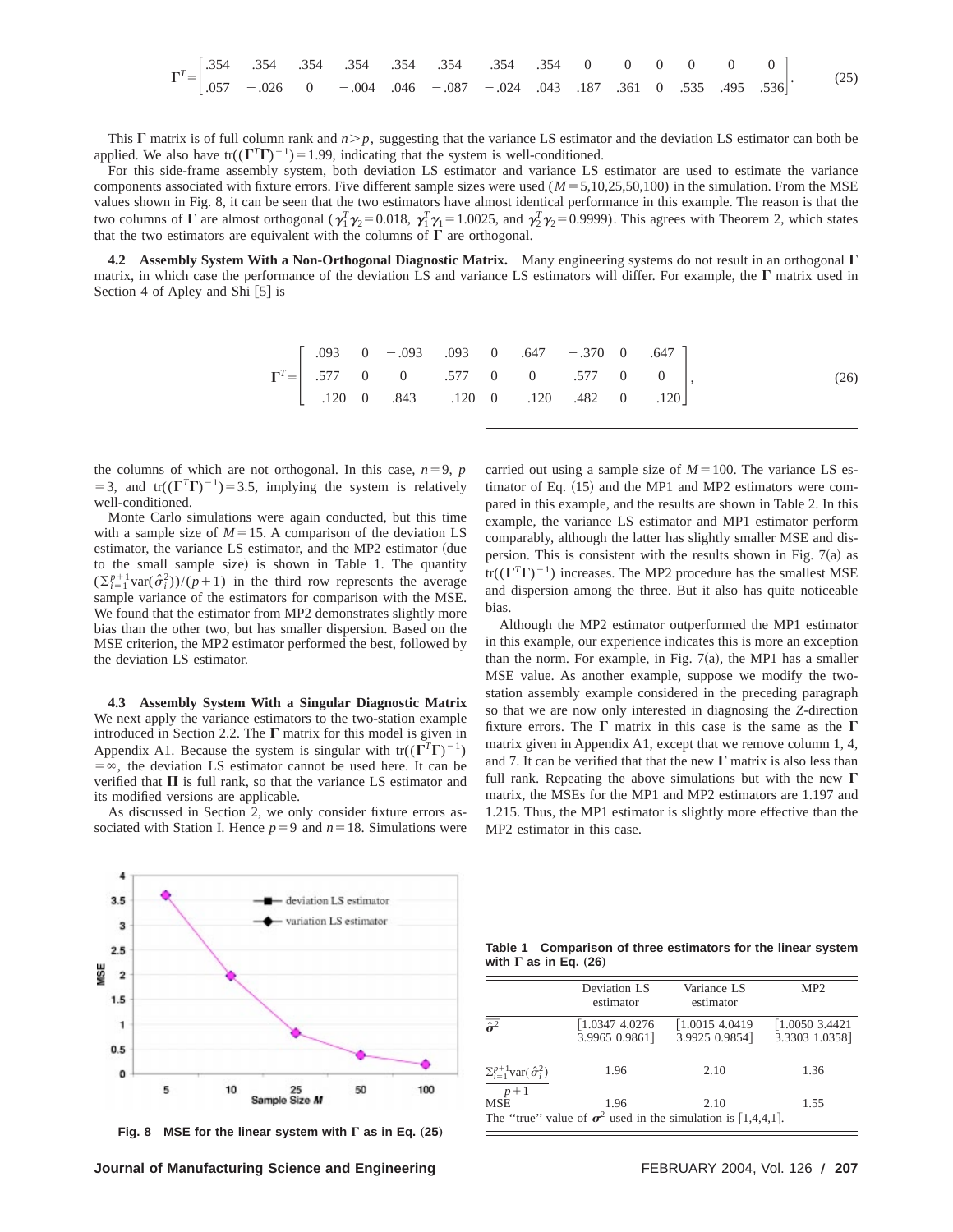Table 2 Comparison of three estimators for the linear system with  $\Gamma$  a singular

|                                             | Variance LS estimator                                                                                                  | MP <sub>1</sub>                                                                  | MP2                                                                             |
|---------------------------------------------|------------------------------------------------------------------------------------------------------------------------|----------------------------------------------------------------------------------|---------------------------------------------------------------------------------|
| $\tilde{\sigma}^2$                          | [0.99814 4.6732 1.6707<br>3.2344 7.0257 8.988 0.99209<br>3.9858 5.2822 1.002]                                          | [0.98779 3.9031 1.7135]<br>3.2671 7.0207 9.03<br>0.99719 4.0153 5.149<br>1.0001] | [1.1576 3.7646 1.9437]<br>2.6107 6.1577 8.0317<br>1.0109 3.444 5.3732<br>1.036] |
| $\sum_{i=1}^{p+1}$ var $(\hat{\sigma}_i^2)$ | 2.731                                                                                                                  | 2.540                                                                            | 0.590                                                                           |
| $\frac{p+1}{MSE}$                           | 2.777<br>The "true" values of $\sigma^2$ used in the simulation is [1.00 4.00 1.69 3.24 7.02 9.00 1.00 4.00 5.29 1.00] | 2.543                                                                            | 0.844                                                                           |

#### **5 Concluding Remarks**

Singularity is a common problem in engineering systems, in which case the traditional least-squares estimation method cannot be applied effectively. This paper presents a new diagnosability condition and a variance LS estimator that takes into account the covariance between error terms and results in diagnosability for systems that are not diagnosable using traditional LS methods. Two modified versions of the algorithm were also presented to improve the performance of the variance LS estimator.

We note that the presented methods typically require a random sample of 25–50 units. For a dynamic process with tool wear, the process data are inherently autocorrelated. However, since 25–50 units typically translates to production periods of one hour or less, the sampling period will generally be too small to observe any noticeable tool wear effects. Consequently, the methods should still be applicable to diagnosing other types of fixture errors in processes that also experience relatively slow tool wear dynamics (although other methods would be required to diagnose the tool wear itself). For processes with faster tool wear dynamics, recursive estimation methods would need to be developed.

We also point out that the methods are for variance component estimation, as opposed to mean component estimation. Our experience has been that the autobody industry views fixture error variance as more problematic than mean shifts. A sustained, con-

sistent deviation from nominal (i.e., a mean shift) can often be compensated quite easily by process engineers via shimming and other adjustments. In contrast, variation is much more difficult to compensate and requires either some form of on-line feedback control or the removal of the variation root cause. The methods presented in this paper are intended to be a tool to aid in detecting, identifying, and, ultimately, eliminating root causes of random variation.

The examples in this study have been exclusively for fixture error diagnosis in multi-station assembly processes. However, all of the results and conclusions should also hold for other types of error sources and multi-station manufacturing processes, provided that the linear structured model adequately represents the effects of the error sources on the process and product measurements.

#### **Acknowledgment**

This research was partially supported by the NSF grants DMI-0217481 and DMI-0093580. The authors also gratefully acknowledge the valuable comments and suggestions from the associate editor and referees.

#### **Appendices**

**A1 Expression of Matrices for Example in Section 2.**

|         | $\Omega$       | $\Omega$  | $\Omega$       | $\Omega$ | $\Omega$ | $\Omega$       | $\Omega$       | $\overline{0}$ | $\Omega$       | $\Omega$       | $\theta$       | $\Omega$       |
|---------|----------------|-----------|----------------|----------|----------|----------------|----------------|----------------|----------------|----------------|----------------|----------------|
|         | $\theta$       | $\Omega$  | $\theta$       | $\Omega$ | $\Omega$ | $\Omega$       | $\Omega$       | $\overline{0}$ | $\Omega$       | $\Omega$       | $\overline{0}$ | $\overline{0}$ |
|         | $\Omega$       | 0.0005    | 1              |          | $\Omega$ | $\Omega$       | $\overline{0}$ | $\overline{0}$ | $\overline{0}$ | $\Omega$       | $-0.0005$      | $-0.2392$      |
|         | $-1$           | $\Omega$  | $\theta$       | $\Omega$ | 1        | $\theta$       | 0              | $\overline{0}$ | $\Omega$       | $\Omega$       | $\theta$       | $\theta$       |
|         | $\Omega$       | $-0.5550$ | $\Omega$       | $\Omega$ | $\Omega$ | 1              | $\overline{0}$ | $\overline{0}$ | $\Omega$       | $\Omega$       | $-0.4450$      | $-222.49$      |
|         | $\Omega$       | 0.0005    | $\Omega$       | $\Omega$ | $\Omega$ | $\Omega$       | 1              | $\overline{0}$ | $\Omega$       | $\Omega$       | $-0.0005$      | $-0.2392$      |
| $A_1 =$ | $-1$           | $-0.2153$ | $\Omega$       | $\Omega$ | $\Omega$ | $\Omega$       | $\Omega$       | 1              | $\Omega$       | $\Omega$       | 0.2153         | 107.655        |
|         | $\Omega$       | $-0.2392$ | $\Omega$       | $\Omega$ | $\Omega$ | $\Omega$       | $\Omega$       | $\Omega$       | 1              | $\Omega$       | $-0.7608$      | $-380.38$      |
|         | $\Omega$       | 0.0005    | $\Omega$       | $\Omega$ | $\Omega$ | $\Omega$       | $\Omega$       | $\overline{0}$ | $\Omega$       | $\Omega$       | $-0.0005$      | $-0.2392$      |
|         | $-1$           | $\Omega$  | $\theta$       | $\Omega$ | $\Omega$ | $\Omega$       | $\Omega$       | $\overline{0}$ | $\Omega$       | 1              | $-0.0005$      | $\overline{0}$ |
|         | $\Omega$       | $-0.2392$ | $\Omega$       | $\Omega$ | $\Omega$ | $\Omega$       | $\Omega$       | $\overline{0}$ | $\Omega$       | $\Omega$       | 0.2392         | $-380.38$      |
|         | $\overline{0}$ | 0.0005    | $\overline{0}$ | $\Omega$ | $\Omega$ | $\overline{0}$ | $\overline{0}$ | $\overline{0}$ | $\overline{0}$ | $\overline{0}$ | $-0.0005$      | 0.7608         |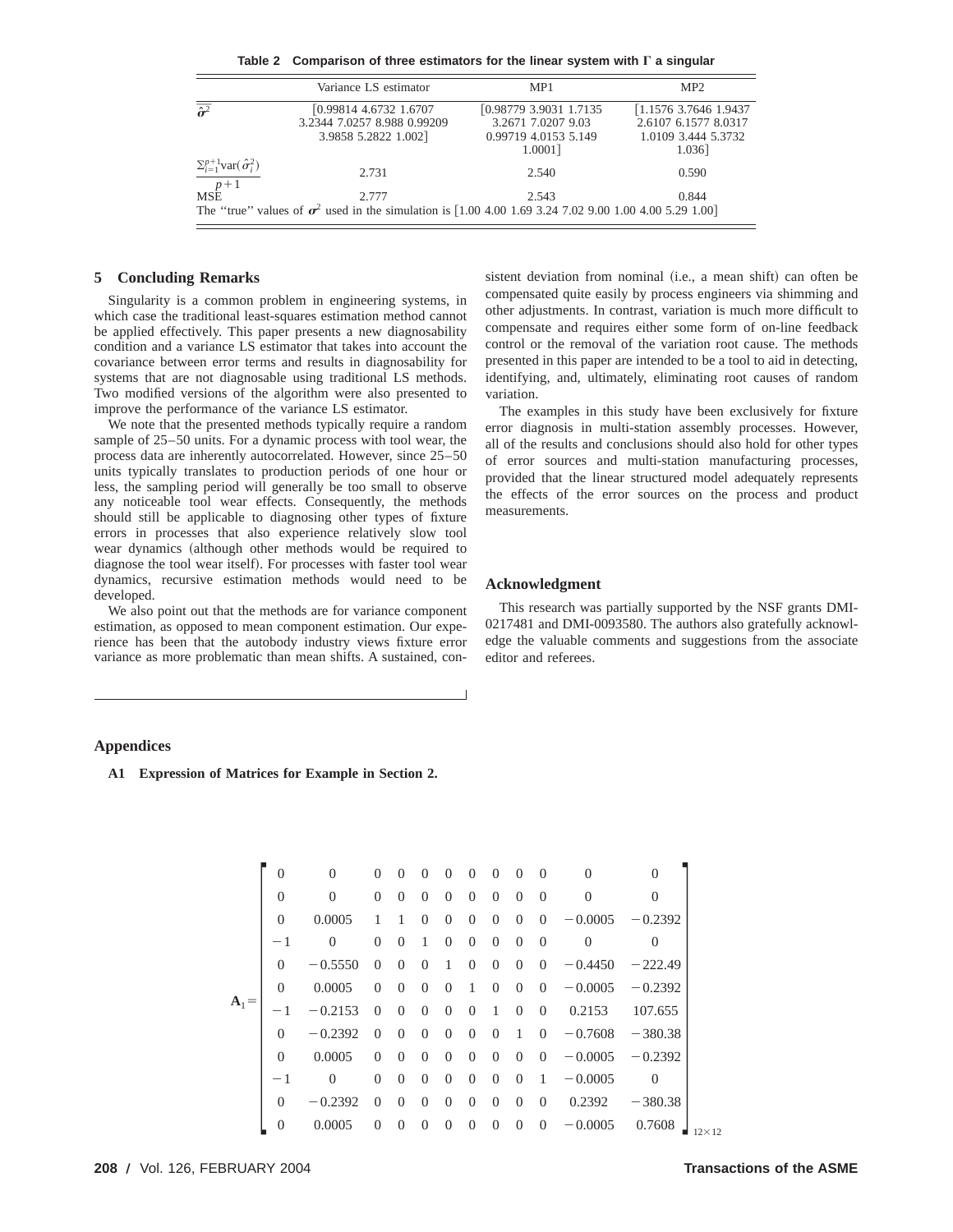|            | $\overline{0}$   | 0.1215           | $-0.3846$        | $\theta$         | $\overline{0}$   | $\mathbf{0}$   | $\overline{0}$ | $\overline{0}$ | 0.2632           |             |
|------------|------------------|------------------|------------------|------------------|------------------|----------------|----------------|----------------|------------------|-------------|
|            | $\boldsymbol{0}$ | 0.0221           | $-0.0699$        | $\overline{0}$   | $\theta$         | $\overline{0}$ | $\overline{0}$ | $\overline{0}$ | 0.0478           |             |
|            | $\overline{0}$   | 0.1215           | $-0.3846$        | $\overline{0}$   | $\overline{0}$   | $\overline{0}$ | $\overline{0}$ | $\overline{0}$ | 0.2632           |             |
|            | $\overline{0}$   | $-0.1877$        | 0.5944           | $\overline{0}$   | $\theta$         | $\overline{0}$ | $\overline{0}$ | $\overline{0}$ | $-0.4067$        |             |
|            | $\overline{0}$   | $-0.0773$        | 0.2448           | $\overline{0}$   | $\overline{0}$   | $\overline{0}$ | $\overline{0}$ | $\overline{0}$ | $-0.1675$        |             |
|            | $\overline{0}$   | $-0.3379$        | 1.0699           | $\overline{0}$   | $\overline{0}$   | $\overline{0}$ | $\overline{0}$ | $\overline{0}$ | $-0.7321$        |             |
|            | $\overline{0}$   | 0.1656           | $-0.5245$        | $\overline{0}$   | $\boldsymbol{0}$ | $\overline{0}$ | $\overline{0}$ | $\overline{0}$ | 0.3589           |             |
|            | $\overline{0}$   | $-0.3379$        | 1.0699           | $\overline{0}$   | $\overline{0}$   | $\overline{0}$ | $\overline{0}$ | $\overline{0}$ | $-0.7321$        |             |
|            | $\overline{0}$   | $\boldsymbol{0}$ | $\boldsymbol{0}$ | $\boldsymbol{0}$ | $\overline{0}$   | $\overline{0}$ | $\overline{0}$ | $\overline{0}$ | $\mathbf{0}$     |             |
| $\Gamma =$ | $\overline{0}$   | $-0.2054$        | 0.6503           | $\overline{0}$   | $\overline{0}$   | $\overline{0}$ | $\overline{0}$ | $\overline{0}$ | $-0.445$         |             |
|            | $-1$             | $-0.311$         | $\theta$         | 1                | 0.4              | $-0.4$         | $\overline{0}$ | $\overline{0}$ | 0.311            |             |
|            | $\overline{0}$   | 0.0574           | $\theta$         | $\overline{0}$   | $-0.24$          | 1.24           | $\overline{0}$ | $\overline{0}$ | $-1.0574$        |             |
|            | $-1$             | $-0.2153$        | $\Omega$         | $\mathbf{1}$     | $\overline{0}$   | $\mathbf{0}$   | $\overline{0}$ | $\Omega$       | 0.2153           |             |
|            | $\overline{0}$   | $-0.2392$        | $\overline{0}$   | $\overline{0}$   | 1                | $\overline{0}$ | $\overline{0}$ | $\overline{0}$ | $-0.7608$        |             |
|            | $-1$             | $-0.0957$        | $\theta$         | $\overline{0}$   | $\overline{0}$   | $\overline{0}$ | $\mathbf{1}$   | 0.4            | $-0.3043$        |             |
|            | $\overline{0}$   | 0.0574           | $\overline{0}$   | $\overline{0}$   | $\overline{0}$   | $\overline{0}$ | $\overline{0}$ | $-0.24$        | 0.1826           |             |
|            | $-1$             | $\overline{0}$   | $\theta$         | $\overline{0}$   | $\overline{0}$   | $\theta$       | $\mathbf{1}$   | $\theta$       | $\boldsymbol{0}$ |             |
|            | $\boldsymbol{0}$ | $-0.2392$        | $\overline{0}$   | $\boldsymbol{0}$ | $\mathbf{0}$     | $\overline{0}$ | $\mathbf{0}$   | 1              | $-0.7608$        | $18\times9$ |
|            |                  |                  |                  |                  |                  |                |                |                |                  |             |

**A2** Proof of Theorem 1. Suppose  $\Gamma^T\Gamma$  is of full rank and  $n > p$ , but that  $\Pi$  is singular. Because  $\Pi$  is the Gram matrix of  $\{\gamma_1\gamma_1^T, \gamma_2\gamma_2^T, \ldots, \gamma_p\gamma_p^T, I\},\$  its singularity implies that  $\{\gamma_1\gamma_1^T,\gamma_2\gamma_2^T,\ldots,\gamma_p\gamma_p^T,I\}$  are linearly dependent. Thus, there exists a set of scalars  $\{\alpha_1, \alpha_2, \ldots, \alpha_p, \alpha_{p+1}\}$ , not all zero, such that  $\gamma_1 \gamma_1^T \alpha_1 + \gamma_2 \gamma_2^T \alpha_2 + \ldots + \gamma_p \gamma_p^T \alpha_p = -\mathbf{I} \alpha_{p+1}$ . In order for this to hold, we must have  $\alpha_{p+1}=0$ . Otherwise, *rank*( $\delta$ **I**)=*n*, whereas the summation of matrices on the left hand side can have at most rank  $p < n$ . It follows that  $\gamma_1 \gamma_1^T \alpha_1 + \gamma_2 \gamma_2^T \alpha_2 + \ldots + \gamma_p \gamma_p^T \alpha_p$  $= 0$ , and at least one of the  $\alpha$ 's (say  $\alpha_i$ ) is nonzero. Postmultiplying the preceding equation by  $\gamma_i$  gives  $\gamma_1(\gamma_1^T \gamma_i \alpha_1)$  $+\gamma_2(\gamma_2^T\gamma_1\alpha_2)+\ldots+\gamma_p(\gamma_p^T\gamma_i\alpha_p)=0$ . Because at least one of the coefficients ( $\gamma_i^T \gamma_i \alpha_i$ ) is nonzero, this implies that the vectors  $\{\gamma_1, \gamma_2, \ldots, \gamma_p\}$  are linearly dependent. Their Gram matrix  $\Gamma^T \Gamma$ must therefore be singular, which contradicts the condition that  $\Gamma^T\Gamma$  is full rank.

**A3 Proof of Theorem 2.** Utilizing the fact that the columns in  $\Gamma$  are orthogonal to each other, i.e.,  $\gamma_i^T \gamma_j = 0$ ,  $\forall i \neq j$ , we can re-write Eq. (15) as

$$
\begin{bmatrix}\n(\gamma_1^T \gamma_1)^2 & \cdots & 0 & \gamma_1^T \gamma_1 \\
\vdots & \vdots & \vdots & \vdots \\
0 & \cdots & (\gamma_p^T \gamma_p)^2 & \gamma_p^T \gamma_p \\
\gamma_1^T \gamma_1 & \cdots & \gamma_p^T \gamma_p & n\n\end{bmatrix}\n\begin{bmatrix}\n\hat{\sigma}_1^2 \\
\vdots \\
\hat{\sigma}_p^2 \\
\hat{\sigma}_v^2\n\end{bmatrix}\n=\n\begin{bmatrix}\ntr(\gamma_1 \gamma_1^T S_y) \\
\vdots \\
tr(\gamma_p \gamma_p^T S_y)\n\end{bmatrix}.
$$
\n(41)

The above equation is equivalent to

$$
\begin{cases}\n(\boldsymbol{\gamma}_i^T \boldsymbol{\gamma}_i)^2 \cdot \hat{\sigma}_i^2 + \boldsymbol{\gamma}_i^T \boldsymbol{\gamma}_i \cdot \hat{\sigma}_v^2 = \text{tr}(\boldsymbol{\gamma}_i \boldsymbol{\gamma}_i^T \mathbf{S}_y), & i = 1, 2, \dots, p \\
\sum_{i=1}^p \boldsymbol{\gamma}_i^T \boldsymbol{\gamma}_i \cdot \hat{\sigma}_i^2 + n \cdot \hat{\sigma}_v^2 = \text{tr}(\mathbf{S}_y).\n\end{cases}
$$
\n(42)

We can solve  $\{\hat{\sigma}_i^2\}_{i=1}^p$  in terms of  $\hat{\sigma}_v^2$  from the first equation and substitute it into the second equation. Then, we have

$$
(n-p)\hat{\sigma}_v^2 = \text{tr}(\mathbf{S}_y) - \sum_{i=1}^p \frac{1}{\gamma_i^T \gamma_i} \text{tr}(\gamma_i \gamma_i^T \mathbf{S}_y)
$$

$$
= \text{tr}(\mathbf{S}_y) - \text{tr}\left\{ \left( \sum_{i=1}^p \frac{1}{\gamma_i^T \gamma_i} \gamma_i \gamma_i^T \right) \cdot \mathbf{S}_y \right\}. \qquad (a3)
$$

.

Notice that  $\Gamma^T \Gamma$  is a diagonal matrix with  $\gamma_i^T \gamma_i$  as its  $(i,i)$ th element and  $\Sigma_{i=1}^p \omega_i \gamma_i \gamma_i^T = \Gamma \Omega \Gamma^T$ , where  $\Omega = \text{diag}\{\omega_1 \cdots \omega_p\}$  and  $\omega_i$ ,  $i=1,\ldots,p$ , is an arbitrary real number. Then, we have

$$
\sum_{i=1}^p \frac{1}{\gamma_i^T \gamma_i} \gamma_i \gamma_i^T = \Gamma(\Gamma^T \Gamma)^{-1} \Gamma^T = \Gamma \Gamma^+.
$$
 (a4)

Given all these results, we can write Eq.  $(a3)$  as

$$
\hat{\sigma}_v^2 = \frac{1}{(n-p)} \operatorname{tr}((\mathbf{I} - \Gamma \Gamma^+) \mathbf{S}_y). \tag{a5}
$$

It can be further shown that this  $\hat{\sigma}_v^2$  is the same as the one in the deviation LS estimator. Substitute  $\hat{\mathbf{v}}(t) = \mathbf{y}(t) - \overline{\mathbf{y}} - \Gamma \hat{\mathbf{u}}(t)$  and  $\hat{\mathbf{u}}(t) = \Gamma^+(y(t) - \overline{y})$  into  $\hat{\sigma}_v^2 = (\sum_{t=1}^M \hat{\mathbf{v$ It turns out that

$$
\hat{\sigma}_v^2 = \frac{1}{(M-1)(n-p)} \sum_{t=1}^M (\mathbf{y}(t) - \overline{\mathbf{y}})^T (\mathbf{I} - \Gamma \Gamma^+)^T (\mathbf{I} - \Gamma \Gamma^+) (\mathbf{y}(t) - \overline{\mathbf{y}})
$$
  
\n
$$
= \frac{1}{(M-1)(n-p)} \text{tr} \left\{ \sum_{t=1}^M (\mathbf{y}(t) - \overline{\mathbf{y}})^T (\mathbf{I} - \Gamma \Gamma^+) (\mathbf{y}(t) - \overline{\mathbf{y}}) \right\}
$$
  
\n
$$
= \frac{1}{(n-p)} \text{tr} \left\{ (\mathbf{I} - \Gamma \Gamma^+) \cdot \frac{1}{M-1} \sum_{t=1}^M (\mathbf{y}(t) - \overline{\mathbf{y}}) (\mathbf{y}(t) - \overline{\mathbf{y}})^T \right\}
$$
  
\n
$$
= \frac{1}{(n-p)} \cdot \text{tr}((\mathbf{I} - \Gamma \Gamma^+) \cdot \mathbf{S}_y).
$$
 (a6)

After obtaining the solution of  $\hat{\sigma}_v^2$ , we can substitute it into (*a*2) to solve for  $\hat{\sigma}_i^2$  as

#### **Journal of Manufacturing Science and Engineering FEBRUARY 2004, Vol. 126 / 209**